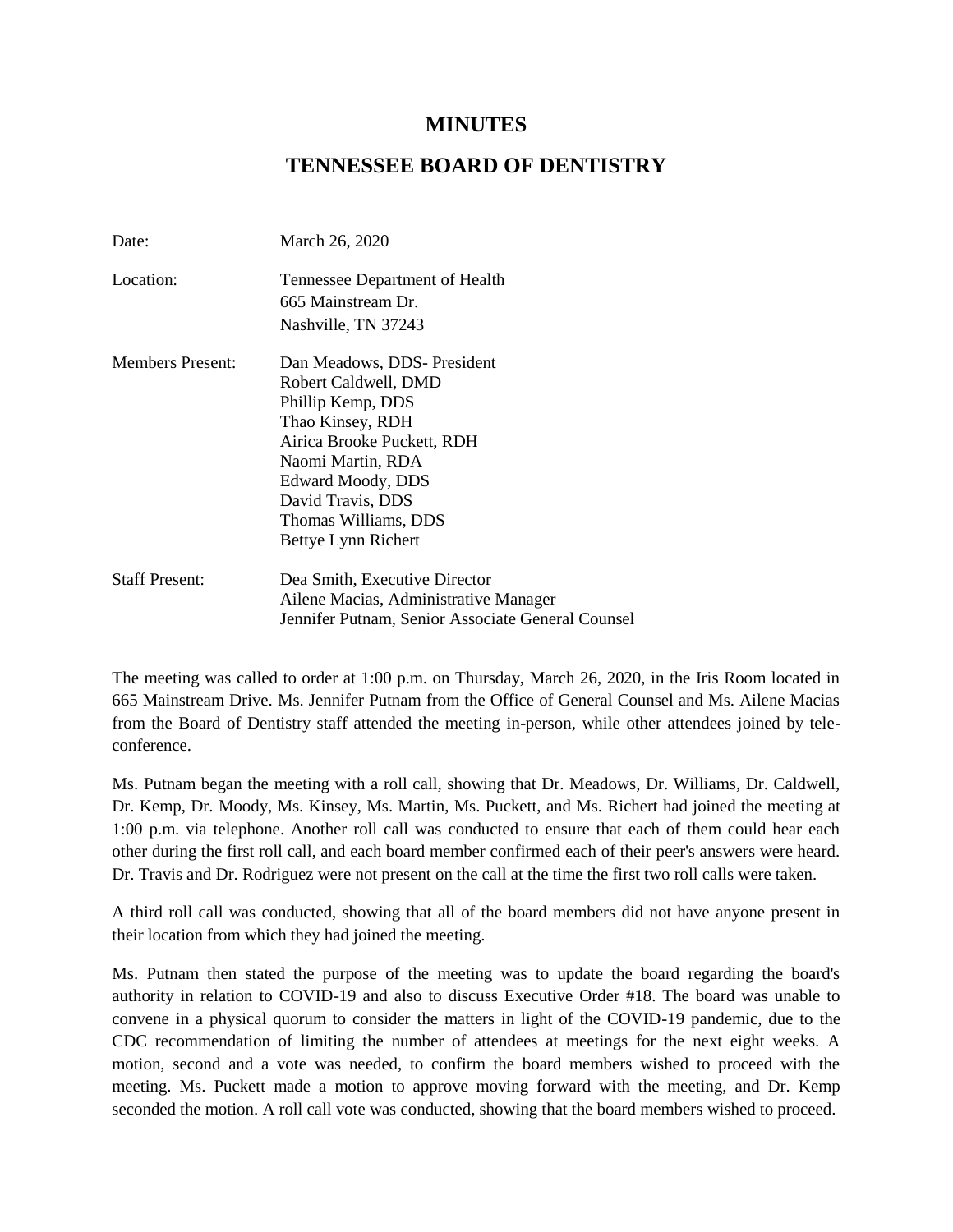Per the requirements of teleconference meetings, the following statement was read:

"Only certain matters are proper for a teleconference; accordingly, I need a motion and a second followed by a roll call vote if the matter or matters to be discussed meet the following requirements:

The subject matter requires timely action;

The physical presence of all members is not practical considering the period of time required for action; and

The participation by some or all of the members of the Board by electronic means is necessary."

Ms. Puckett made a motion stating all of the requirements for the teleconference were met. Ms. Kinsey seconded the motion, and the motion carried with a roll call vote of all board members present on the teleconference call.

Ms. Putnam reminded the board members of the jurisdiction and authority of the board. The board does not have the ability to take action regarding COVID-19, as all directives must come from the Governor's office. Any changes in the board's authority regarding these matters would have to come in the form of an executive order from the Governor's Office. The board has the following six powers within their statutory authority: rules regarding examinations, conduct examinations, conduct disciplinary hearings, issue licenses, conduct on-site anesthesia/sedation inspections, establish the rules under the practice act, and approve courses for schools.

Ms. Putnam turned the meeting over to Dr. Meadows, after requesting that each person on the call introduce themselves before speaking. After a brief statement regarding the COVID-19 pandemic, and it's affect on the country, the state, our communities, and the dental profession, Dr. Meadows opened up the floor to the board members to begin asking questions regarding Executive Order #18 that came out on March 23rd.

Commissioner Piercey released a letter in response to Executive Order #18, to confirm that dental professionals should use their best good-faith judgment in determining how to comply. The order was put in to place to restrict non-emergency dental or oral procedures that are not a medical emergency. This order was put into place to protect the public and the dental professionals working in dental offices. The Commissioner's letter also explained that violating Executive Order #18 was classified as a Class A misdemeanor. Violating the Executive Order would result in the violation being reported to the district attorney's office in the county in which the dental office is located, which would lead to possible criminal charges being filed. An investigation could also be opened in the Office of Investigations, leading to possible disciplinary action being taken against the dental professional's license for the violation of the order as well.

Dr. Kemp stated the order and the letters were pretty clear as to how dental professionals should conduct business at this time, and made a motion for a letter or email to be drafted to inform all licensees of what to expect if they do not follow the executive order. Ms. Martin seconded the motion. Dr. Meadows asked if any board members would like to discuss the motion that was made, and no discussion was requested. Ms. Putnam conducted a roll- call vote, with all board members present approving the motion, and the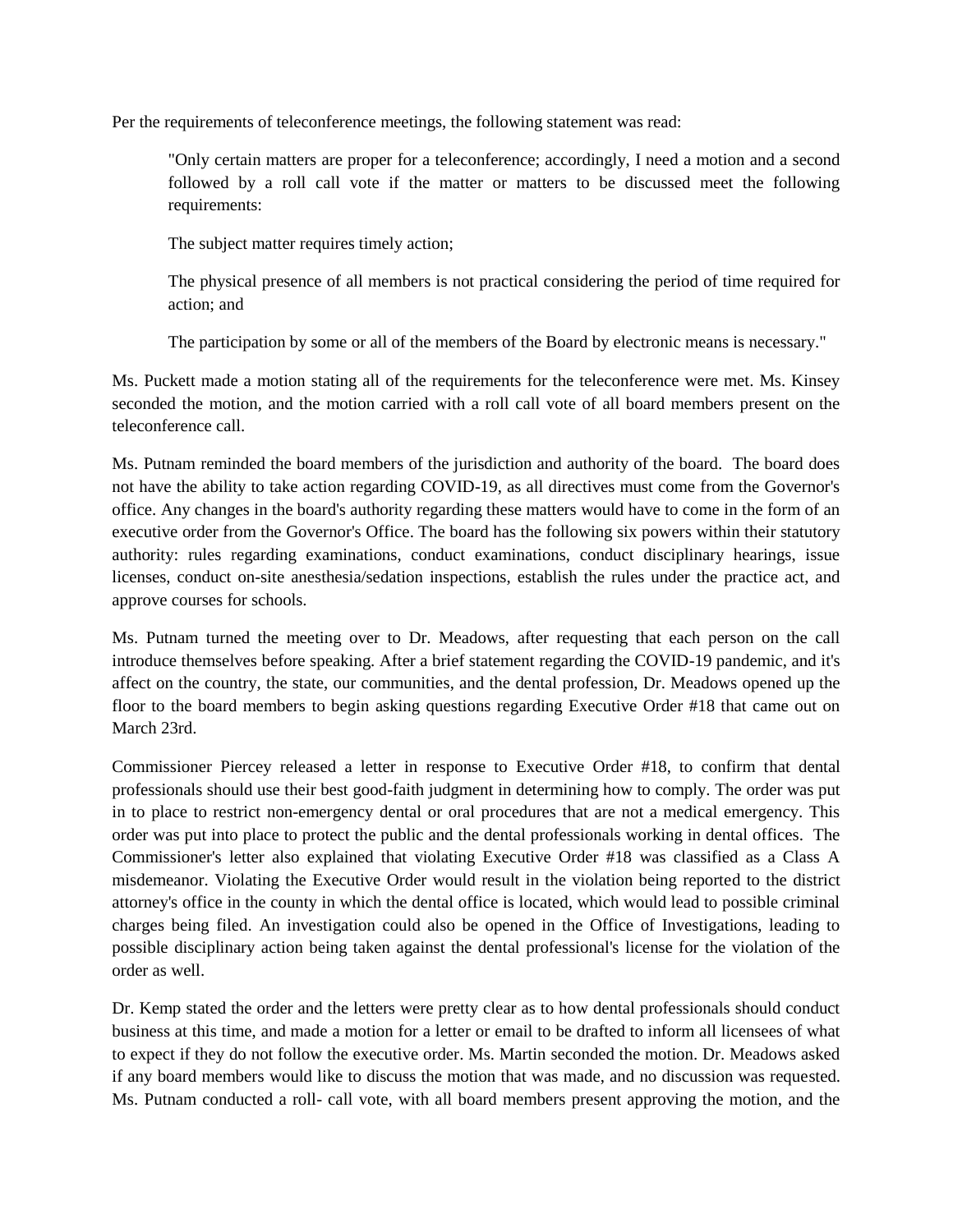motion carried.

Ms. Putnam discussed with the board members what was considered appropriate communications via email regarding board business. Any board action must be discussed in an open meeting, in which the public is properly notified of the meeting. Discussion of board business amongst board members or with licensees is prohibited outside of an open public meeting. The prohibition applies to phone calls and emails. Board members were informed that email communication between board members regarding COVID-19 and possible board response, was inappropriate and was a violation of the Open Meetings Act. Any emails sent in violation of that act, are subject to a public records request. Ms. Putnam advised that any questions regarding the Board's authority in response to the current pandemic, be submitted directly to the Board Office or to herself in the Office of General Counsel. A roll-call vote was taken to ensure that all board members understood the discussion on proper communications regarding board business. All board members confirmed their understanding of the information discussed.

Dr. Kemp stated that emails sent regarding COVID-19, were out of concern due to the severity of the current situation. He questioned why it took so long for the board to have a meeting regarding the pandemic, when other board members had requested a meeting previously. He asked of Ms. Putnam why she was not responding to his emails in relation to the COVID-19 pandemic or the board response to the pandemic. Dr. Kemp wanted information to be sent out from the board to licensees with information or possibly supporting the dental professionals during this difficult time, possibly a statement or encouragement from the board. Dr. Kemp asked Ms. Putnam if it was within her ability to request from the Secretary of State, or from the Board President for a special meeting sooner, if the need should arise in possible future situations. Ms. Putnam first answered the question regarding her lack of response to Dr. Kemp's emails, stating that she had been copied on the emails concerning COVID-19 amongst the board members, and due to the fact that those were inappropriate communications, it was not appropriate for her to respond. Ms. Putnam reminded the board members of their training in relation to communications with the public and licensees, in which they are to respond that board business cannot be discussed outside of board meetings. All questions are to be referred to the board office and/or the Office of General Counsel. Ms. Putnam stated she had only received one phone call from a licensee to ask how to implement Executive Order #18, and had not received any other calls or emails on how to proceed by any professional associations or licensees with other inquiries concerning the matter as of yet. Any future questions regarding board response, statements, or action, should be directed to board counsel or the board staff. Speaking to the question regarding the delay in having an emergency meeting, Ms. Putnam stated that all directives are coming from the Governor's Office, and the board does not have the ability or authority to take action on its own. The only boards that had emergency meetings regarding COVID-19 were the ambulatory, medical, and nursing boards, whose licensees are those individuals who are working in the hospitals directly treating the patients during this pandemic. The delay in having a meeting with the board or sending out emails to licensees was not in any way due to a lack of caring about the pandemic, it was due to the lack of authority for the board to take action.

Dr. Kemp stated he felt the current pandemic was similar to when the board calls a special meeting that would be needed due to an imminent threat to the public, such as cases where a licensee was practicing under the influence. The purpose of his emails regarding COVID-19 was with the public in mind, wishing to protect the public from harm. Ms. Putnam stated those special meetings were for summary suspensions where counsel recommends the meeting take place due to an investigation where evidence was found that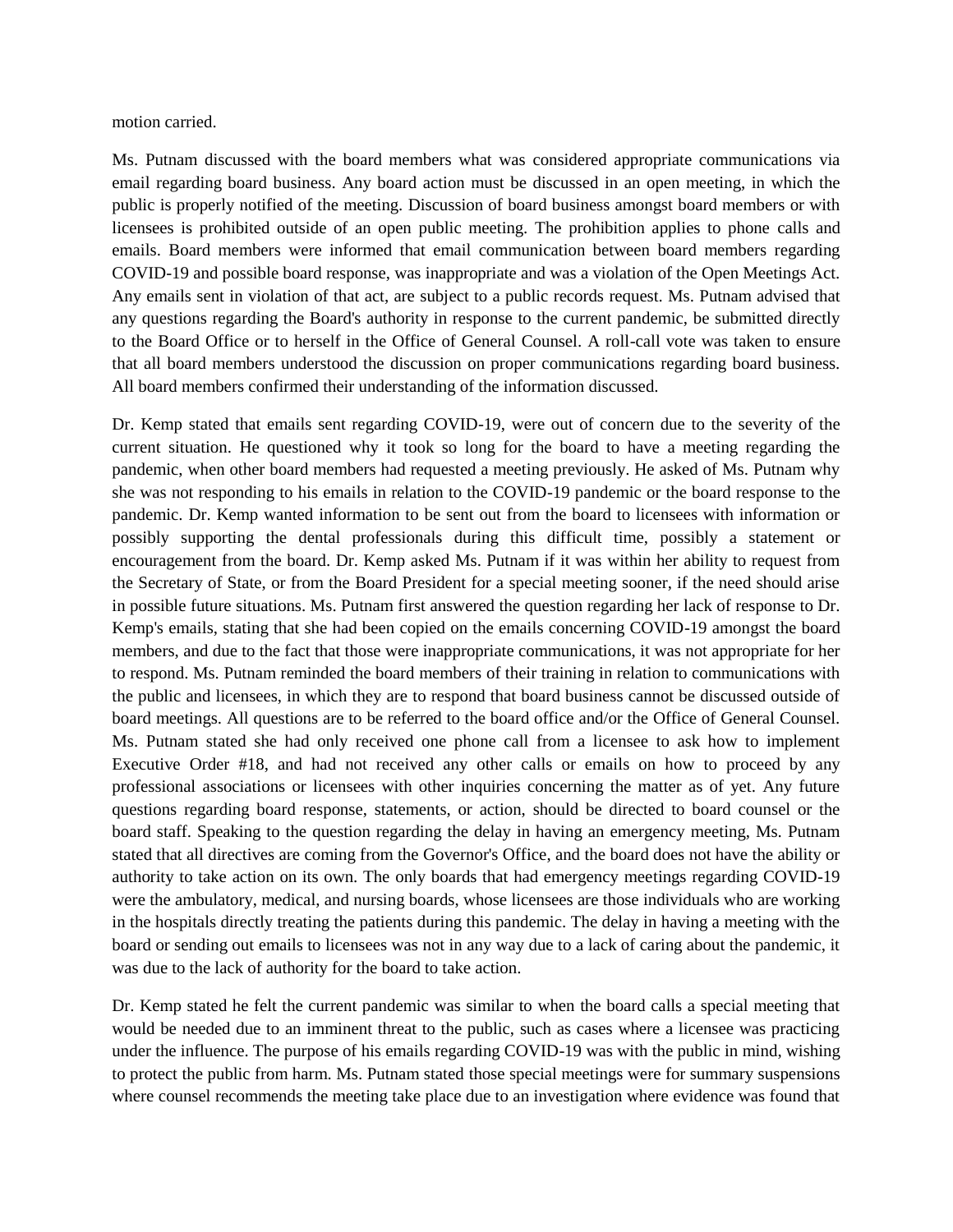a practitioner was an imminent threat to the public while practicing. A response regarding situations such as COVID-19 are not the same as when there is a meeting where a summary suspension is needed. In the future, board members were advised to contact the board staff or Ms. Putnam in order to express concern or the need to have a meeting, to determine if a meeting is needed and establish an agenda.

Terryl Propper, the TDA President, asked whether the board did not believe that exposure to COVID-19 was a situation where the public and dental professionals were in imminent danger. Ms. Putnam clarified that her statement was merely giving an example for when a meeting was needed for situations such as a summary suspension, and the differences between a summary suspension and the COVID-19 pandemic. Ms. Putnam stated that she was in no way stating that COVID-19 was not a threat to the public or dental professionals.

Ms. Puckett stated that she received many phone calls from licensees regarding COVID-19, and fielded the questions to the board office, and she would have liked the board to have a meeting sooner about all of these questions. Ms. Puckett expressed frustration in being unable to help the dental community more during the pandemic. Ms. Putnam stated that she understood the frustration, but the board is bound by law and must act within the limits of its statutory authority. Ms. Puckett made a motion to have an email drafted to send to licensees to let them know the board met to discuss their concerns, what was discussed at the meeting, and to express their support during the pandemic. Ms. Martin seconded the motion. Dr. Propper stated an email concerning Executive Order #18, and it would be redundant to send another email about it. Dr. Propper stated that she fielded most calls about COVID-19, which was why we didn't get more calls. Ms. Putnam requested that Dr. Propper contact her directly, and that she also field calls regarding these types of questions to the board in the future. Dr. Propper claimed she was not told to contact the board directly, which Dr. Meadows disputed as he had referred Dr. Propper to Ms. Putnam concerning this matter.

Dr. Kemp requested that the board waive all continuing education requirements, to help support the dental professionals. Ms. Putnam let the board know the continuing education requirement is a rule, and a request would have to be made to the Governor's Office to ask that the rule regarding continuing education be waived due to COVID-19. Dr. Travis joined the tele-conference at 1:50 p.m., and requested to ask permission from the governor to have the statutory authority to meet during emergency situations. Ms. Putnam advised the board to send her emails directly to suggest any items to bring before the governor to help the dental profession during this crisis, but reminded the board members not to email each other regarding these requests. The board was reminded that any matters discussed between board members outside of a board meeting would make those suggestions null and void and would not allow those actions to be taken by the board due to inappropriate email communications. Dr. Kemp requested that the board release a statement that we would not discipline licensees for continuing education violations for the rest of this year. He believed the Governor had too many requests at this time to send requests from our board, and wants the board to do something to help the dental profession without having to send a request for another executive order. Ms. Putnam reminded the board members of the ability of the board/board consultant to approve continuing education audit waivers if licensees were not able to obtain their continuing education due to the current pandemic. Since the waiver option is written into the board rules, it would not require an executive order to be made in relation to continuing education. Dr. Watson, the Second District TDA Representative, joined the meeting and requested an electronic waiver to fill out a form online to request continuing education waivers if needed. Ms. Putnam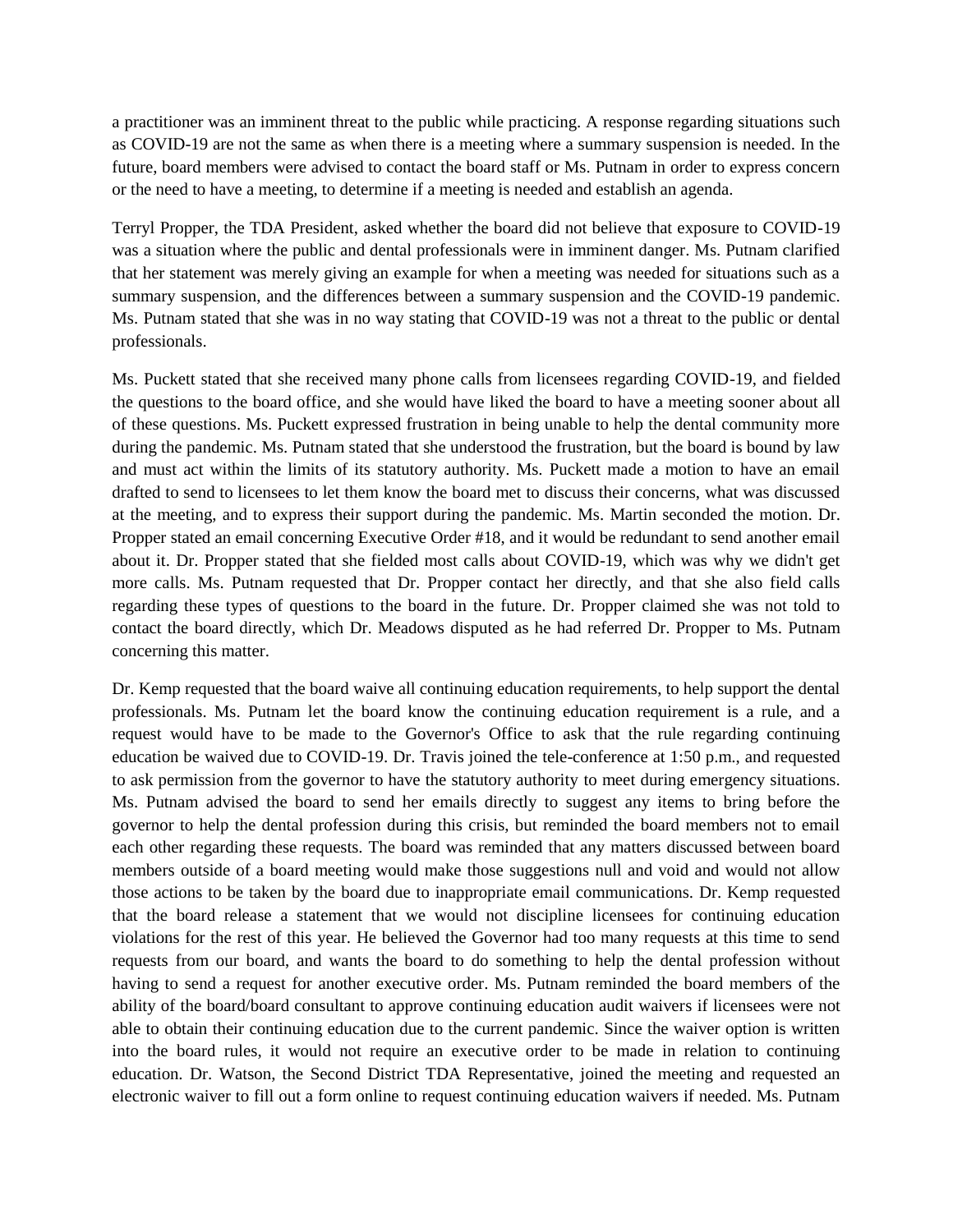responded that we could not accurately answer a question about electronic waivers, but the question could be relayed to the IT department to find out if it would be possible to have that option available. Roy Thompson, an ADA Trustee joined the call, with a question about how social distancing will affect 4th year dental student's ability to take their exams for licensure. Dr. Thompson asked if there would be alternative means of licensure to waive these exams, if dental students were not able to take the exams in the near future. Ms. Putnam stated a request for waiving the exams or changing licensure requirements would have to be approved in an executive order from the Governor's Office.

Dr. Meadows discussed the idea of sending an email to all licensees to give additional information on the availability and rules on continuing education waivers, so those needing waivers would know the proper way to request a waiver if needed. Dr. Kemp disagreed with having each licensee submit a waiver for continuing education, which would put more stress on the board staff being overwhelmed with requests for waivers. He believes that many waiver requests would be a burden to the board staff, causing a large increase in the work load with each waiver request having to reply to with a letter from the board office. Ms. Putnam reminded the board members that licensees are only required to submit proof of continuing education if they are being audited. Only 5% of licensees are audited each month, and only those being audited would need to request a waiver if they did need one due to the current crisis. Dr. Kemp still requested that an email be sent out that we would not be auditing anyone for the rest of this year, and we would waive all continuing education for this year. Ms. Putnam once again stated that the board could not waive all continuing education for the rest of the year, because it was not within the board authority due to continuing education being a rule that would need to be waived by executive order by the Governor. Regarding the rules and authority of the board, Ms. Putnam stated there were two options: 1. Send a request to the Governor's Office to waive all continuing education for dental professionals for the rest of the year; 2. Send an email notifying licensees the board is aware of the fear and concern of the current pandemic, and remind them of the option to apply for waiver due to the hardships caused by the current pandemic. Dr. Travis made a motion to approve the second option given by Ms. Putnam. Dr. Kemp seconded the motion. Dr. Caldwell asked how the current pandemic would affect the CPR/ACLS/PALS requirements for licensees. Ms. Putnam stated licensees could request a waiver of the CPR requirements as well, if needed due to certification courses being cancelled. Ms. Putnam conducted a roll-call vote, with all board members participating in the tele-conference voting in favor of passing the motion for an email to be drafted with content regarding board support during this difficult time, and giving information regarding the option for waivers for continuing education if necessary.

Dr. Kemp requested discussion of Dr. Ragain's email concerning the exam requirements for dental students who will not be able to take the necessary exams for licensing requirements. The request from Dr. Ragain was sent directly to the Governor's Office already for review, to request an executive order for changes to the exam requirements for licensure during the pandemic. Ms. Putnam stated that she would draft an email expressing support for Dr. Ragain's request regarding this issue, and the request being given high priority if able to do so. The board does not have the authority to make the waiver of the exam requirement, and the request has already been submitted to the Governor's Office for review. Dr. Kemp clarified that it would be a temporary waiver of the exam requirement to eliminate the live-patient portion, and a modified exam would be given to eliminate patient contact if approved by the Governor. Dr. Kemp made a motion to express support of Dr. Ragain's letter, as well as to temporarily suspend the requirement of the periodontal portion of the exam, and expedite the letter to the Governor's Office to ask for an executive order to be signed as soon as possible. Dr. Travis seconded the motion, and roll-call vote